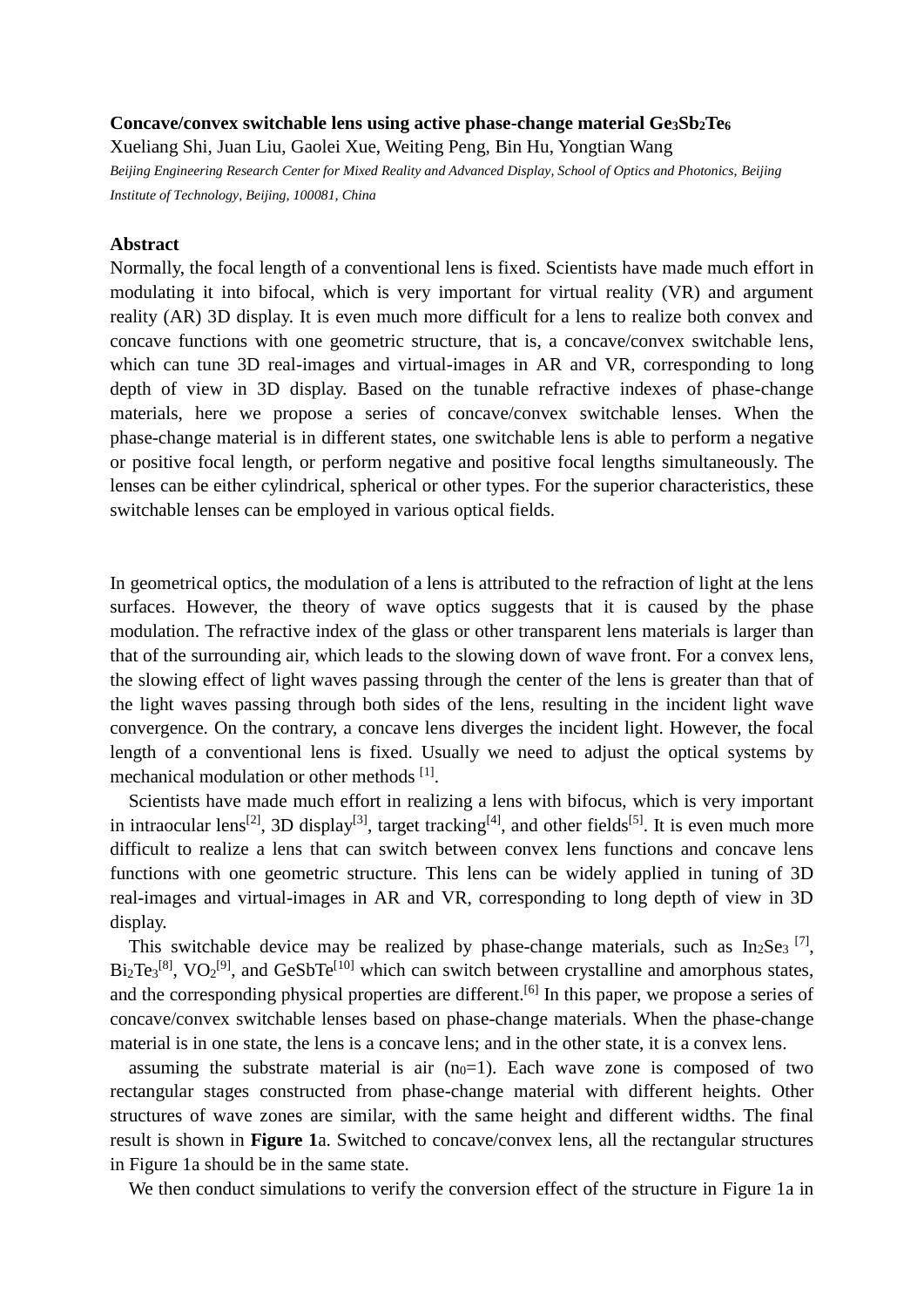the x-z plane. The simulations are carried out using finite-difference time-domain solutions by Lumerical Solutions. Starting from the center of the lens, there are 16 wave zones on both sides. The heights of the two stages in each wave zone are  $\lambda/2$ ,  $3\lambda/2$  respectively. The phase-change material is assumed to be  $Ge_3Sb_2Te_6$ . The simulated incident light is parallel light ( $\lambda$ =3.1 µm). The results are shown in figure 1b and c.

When the phase-change material is in amorphous state  $(n_1=3.5+0.001i)$ , the structure exhibits the function of a convex lens with a focal length f '=50 μm, as shown in Figure 1b. When the material is in crystalline state  $(n<sub>2</sub>=6.5+0.06i)$ , as shown in Figure 1b, the lens reflect the light to one point. Due to the large refractive index, most of the incident light energy is reflected or absorbed within the lens. The reflected light is convergent, indicating that the lens is a concave lens with a focal length  $f = -50$  um. It is also seen from Figure 1b and c that the focusing of the light beam is not very satisfactory. One reason is that, we design the structure based on a spherical lens, which have dispersion and other aberrations. On the other hand, each wave zone has only two rectangular stages. If more stages in each wave zone are used, the accuracy of the lens can be improved.



**Figure** 1, a) A switchable lens, with a two-stage structure without substrate material. The lens simulated is composed of the phase-change material Ge<sub>3</sub>Sb<sub>2</sub>Te<sub>6</sub>). b) The result when the lens is in amorphous state, exhibiting the function of a convex lens. c) The result when the lens is in crystalline state, exhibiting the function of a concave lens.

 In conclusion, utilizing phase-change materials with excellent optical properties to change the focal length of the lens, a series of concave/convex switchable lenses are proposed. To sum up, the switchable lenses we proposed have simple structure and can applied to large optical components, which are suitable for practical processing. Our next job is to put forward more reasonable lenses, and to make an actual lens for practical experiments. However, in order to produce a high-precision switchable lens, we need to further find suitable materials as the substrate mentioned in this article.

## **Funding**

National Natural Science Founding of China (NSFC) (61575024, 61420106014), and the UK Government's Newton Fund.

## **References and links**

- [1] a) Qun Hao, Xuemin Cheng, and Ke Du, *Optics Express*. 2013, 21, 6; b) T. Kryszczyński and J. Mikucki, *Optics Express*. **2013**, 21, 17.
- [2] a) Koronkevich. V. P, Lenkova. G. A,Korol'kov. V. P, Iskakov.I. A, Journal of *Optical Technology*. **2007**, 74, 12; b) Allen L. Cohen, *Applied Optics*. **1992**, 31, 19; c) Guowen Zhang and Jixiong Pu, *Journal of the Optical Society of America*. **2008**, 25, 7; d) Carlos